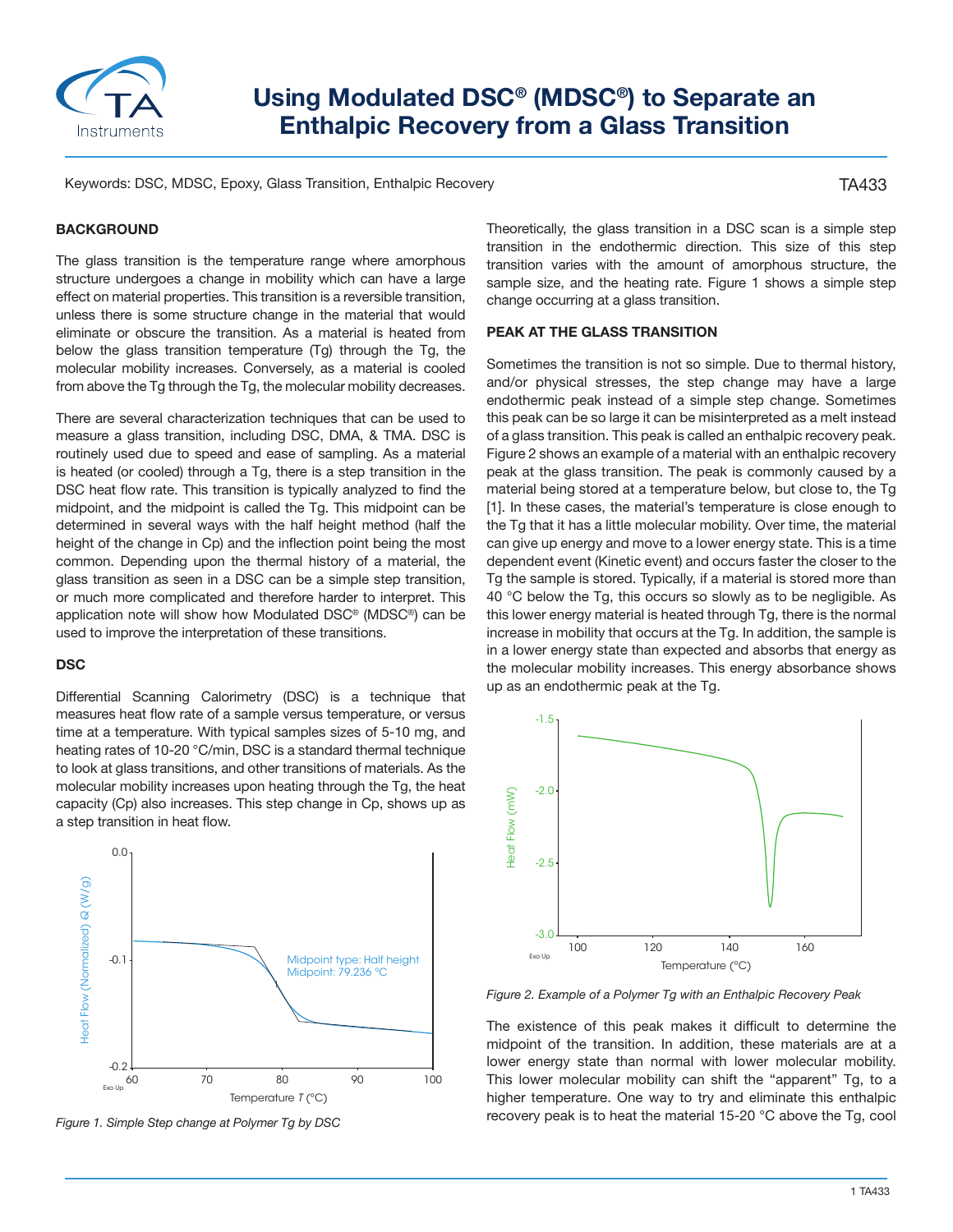down and then reheat. This can work; however, it is problematic for thermosets and materials that might change during this heating past the Tg. For instance, if the goal is to obtain the Tg of a thermoset after "x" hours of curing at room temperature, this typically won't work as the sample will advance the cure and the measured Tg on the second heat will be higher than on the first heat. This can also be an issue with some thermoplastics as some semi-crystalline thermoplastics will increase crystallinity when heated past the Tg.

For many materials, the answer is MDSC!

## **MODULATED DSC® (MDSC®)**

Modulated DSC is a technique where a sinusoidal temperature modulation is overlaid on the normal heating rate of a DSC experiment.[2] MDSC is a standard feature on the Discovery DSC 2500, and all current TA Instruments DSC's including the new Discovery X3 DSC. MDSC allows the separation of Heat Capacity events from Kinetic events. As already mentioned, the glass transition is due to a change in heat capacity and the enthalpic recovery is a kinetic event. The output of a MDSC experiment includes the Total Heat Flow (the same as a standard DSC heat flow at the same underlying heating rate), Reversing Heat Flow (the heat capacity component of heat flow), and the Non-Reversing Heat Flow (the kinetic component of heat flow).[3] As a glass transition is a heat capacity event it will appear in the Reversing Heat Flow, and as the enthalpic recovery is a kinetic event it will appear in the Non-Reversing Heat Flow. Figure 3 shows the relationship between transitions and the MDSC signals.

#### MDSC Theory: Heat Flow Signals



*Figure 3. MDSC Heat flow Signals and Transitions*

### MDSC Conditions:

A typical MDSC experimental procedure is listed below for the determination of a glass transition:

> Data Storage Off Equilibrate at 0 °C Modulate ±1 °C every 60 seconds Isothermal for 5 minutes Data Storage On Ramp 3 °C/min to 200 °C

The starting and final temperature should be adjusted as appropriate for the sample. A good starting point is at least 20 °C below any expected transitions, and a final temperature of at least 20 °C above any sample transitions. It is recommended that the final temperature be kept lower than the decomposition temperature of the material.

## **EXPERIMENTAL**

The epoxy system used for this experiment was Araldite GY6010\*/ Jeffamine® D230\* epoxy resin/curing agent. The resin is a standard diglycidyl ether of Bisphenol A based epoxy (DGEBA), and the curing agent is a Polyetheramine. This system has a long (4-5 hour) "pot life" at room temperature. The "pot life" is the time the material is still workable (able to be poured, spread or applied) before it is cured.

The goal of the DSC experiment was to determine the Tg after the sample was cured for 72 hours at room temperature. Figure 4 shows the DSC scan, at 10 °C/min, of this material.

There are three events to point out.

- 1. The Tg can be seen in the step-change of the heat flow;
- 2. A large enthalpic recovery peak is seen; and
- 3. Additional curing and crosslinking upon heating above the Tg.

Even though the Tg can be seen it would be difficult to quantify the temperature due to the enthalpic recovery.



*Figure 4. DSC of 72-hr cured epoxy*

What is happening to make the DSC thermogram complicated?

This Tg appears to be between 25 °C and 50 °C. When the material is stored at room temperature it is below but close to the Tg. There is enough mobility for the sample to give up energy as discussed earlier, and therefore we see enthalpic recovery.

Why is there a residual crosslinking occurring after the Tg?

Recall that the epoxy was cured at room temperature. As the material crosslinks the Tg moves to higher temperatures. As the Tg rises to a temperature above the cure temperature, as clearly